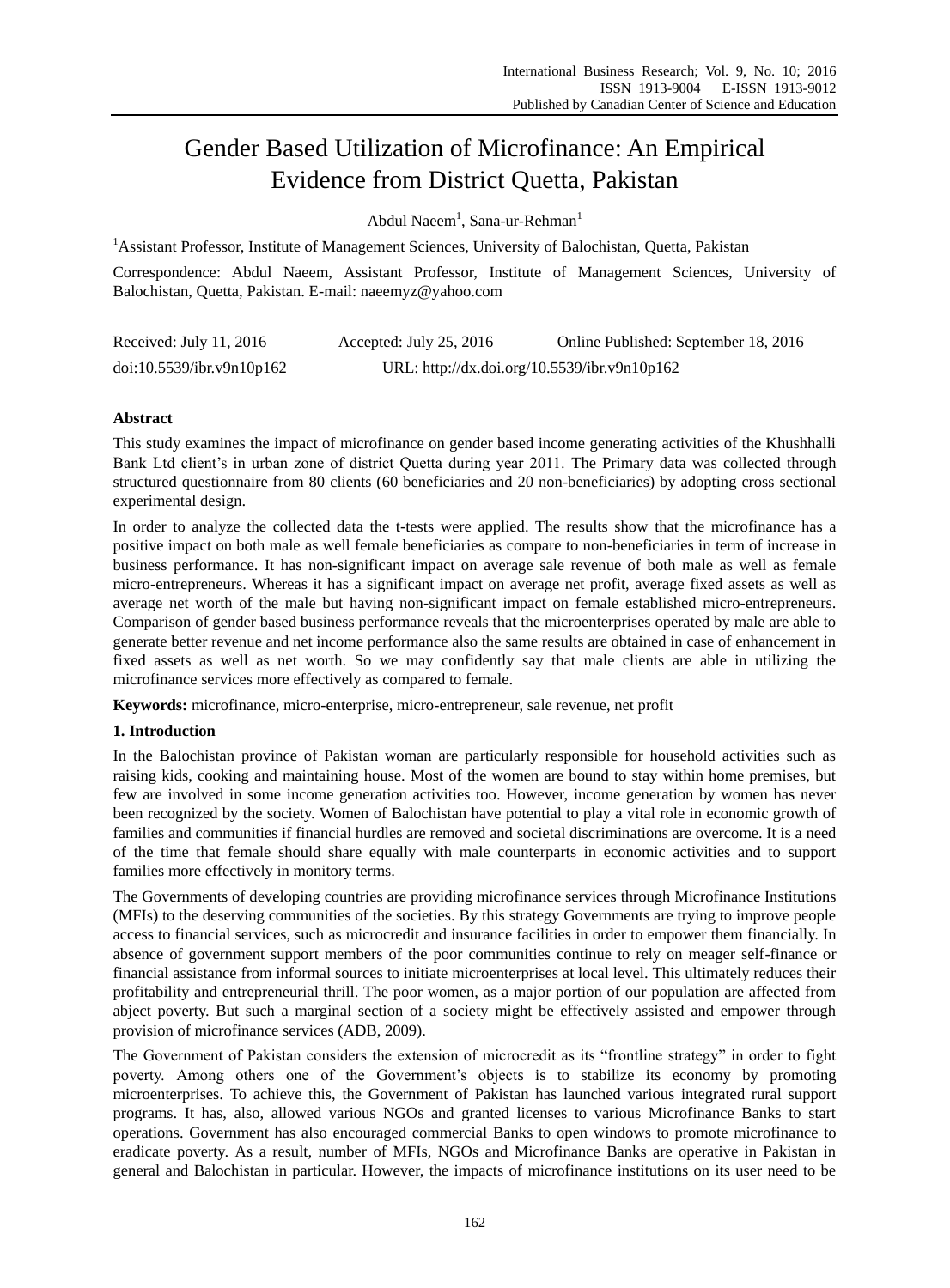evaluated. The main focus of this research study is to evaluate whether the men or women are more positively benefited from microfinance credit facilities provided by the Khushhalli Bank Ltd in district Quetta of Pakistan.

## **2. Literature Review**

## *2.1 Microfinance*

The concept of microfinance is initiated by well-known economist and noble laureate Dr. Mohammad Younas founder of the Grameen Bank in Bangladesh. The basic motive of microfinance is provision of finance to the poor for developing small enterprises. The small amount of loans is extended to the poor borrowers typically for a short term (a year or less), and are collateral free in nature requiring repayments in weekly installments. The main characteristic of microfinance is its ability of providing collateral free microloan (Asia Focus, 2010). The poor who can't operate or initiate businesses due to the shortage of capital may get benefit from microfinance services provided by microfinance organizations (Khandker, S., 2001). The researcher had agreed on this point that access to financial services is essential for the poor to enhance productivity, assets creation, income generation and achieve food security. So in comprehensive words Microfinance is basically a provision of small scale credit, and insurance to fulfill needs of poor entrepreneurs (Thapa, 2006). But lack of income and resources force the poor to take loans to meet basic necessities of life whereas the number of collateral leaves them at the mercy of the informal money lenders (The state of Pakistan's Economy, 2005). It has been observed that informal creditor's charges very high markup leaving borrowers highly indebted. In such a situation the poor definitely looks towards the government established microfinance institutions or financial intuitions runs by the nongovernment organization as they charge very nominal interest rate.

## *2.2 The Khushhali Bank Limited: An Overview*

The Khushhali Bank Limited was established in year 2000 by the Government of Pakistan as part of its poverty reduction strategy and Microfinance Sector Development Program (MSDP). The government has developed MSDP with assistance of Asian Development Bank. The Khushhali Bank Limited work under supervision of the State Bank of Pakistan and major commercial banks are its shareholders (Khushhhali Bank Limited, 2012). It is the country's first licensed microfinance institute and has a mandate to provide retail microfinance services within country. It acts as facilitator for stabilizing the government newly launched microfinance projects.

The Khushhali Bank Ltd is today consider as country's largest microfinance bank in Pakistan in terms of its operations, coverage and impact in all four provinces of the country, Jammu and Kashmir and tribal areas.

#### *2.3 Gender Based Performance*

Magill and Meyer (2005) have revealed in an empirical study at Ecuador that majority of women micro-entrepreneur in the study area are economically active as compared to male. The main reason for higher participation of women in microenterprises; is the only opportunity available for them to participate as compare to men. A Sri-Lankan study by Pushpakumara (2011) reveals that microfinance has more positively impacted women entrepreneur then men in terms of capital gains, monthly income and saving levels. Similar results are also found in the research study conducted by Akram & Hussain (2011) at district Okara, Pakistan and Planet Finance study at Egypt (2008) that higher percentages of women clients as compare to men clients have revealed a positive impact from microfinance on their businesses performance.

Khandker, (2001) has reported that women generally experience relatively higher increase in business income because women are more credit constrained than man. Karlan & Zinma (2010), in a study conducted in Manila, identify early entrepreneurial involvement as a main reason for women success as compare to male counterparts. So the experience of the entrepreneur also contributes in the performance of business operations. Whereas, a Bangladeshi study has shown quite contradictory results as participation in the microfinance programs did not improve ownership of the women clients as compare to men (Chowdhury, 2009). The main reasons for improvement in men's ownership is the male dominance in Bangladeshi society as most of the women handover their loans and business assets to their husbands and do not run businesses by themselves. Similarly it has been identified by Severine, K., (2009) in a research study at Tanzania that microfinance activities has more positively affected male owned enterprises as compared to female enterprises. The male entrepreneurs have generated higher level of assets, sale revenue and number of employment opportunities.

The research study at Nigeria has revealed that microfinance could not helpful in enhancement of growth and expansion capacity of microenterprises (Babajid, 2012).

The above reviewed literature showing mixed results of microfinance impact on male or female enterprises highlights to further investigate whether men have benefited and empowered more as compare to women in different context. The present study focuses in obtaining answer to the following research questions from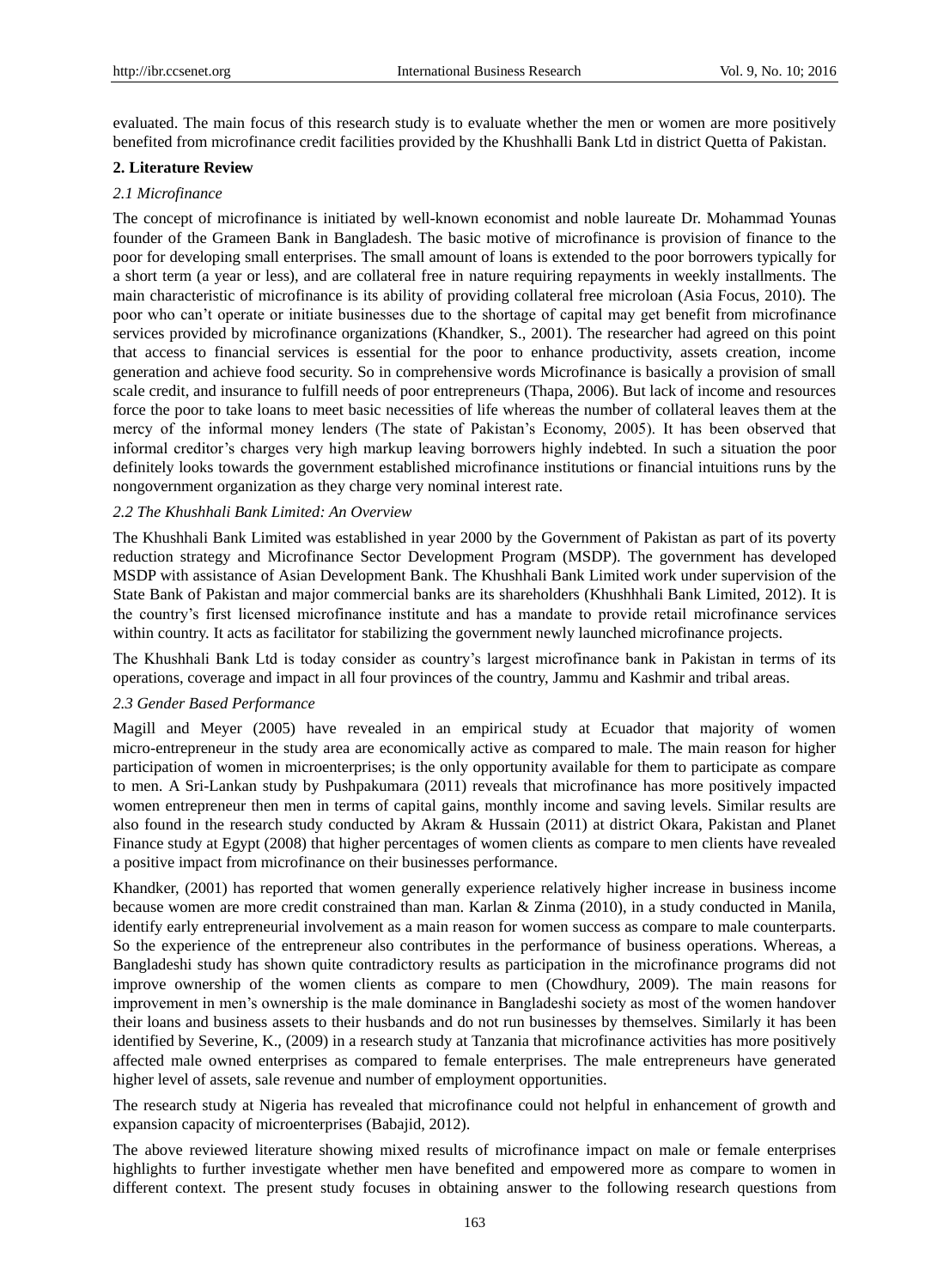Balochistan Perspective:

- I. Does the access to microfinance services more helpful for men as compare to women in boosting of microenterprise's revenue?
- II. Does the access to microfinance services more helpful for men as compare to women in growth of microenterprise's net income?
- III. Does access to microfinance services more helpful for men as compare to women in increasing microenterprise's fixed assets?
- IV. Does access to microfinance services more helpful for men as compare to women in enhancement of microenterprise's net worth.

## **3. Methodology**

The cross sectional survey design is used for this study. The households having micro enterprises are taken as a unit of assessment. A sample comprising 80 respondents (40 males and 40 (females) who obtained loan from the Khushhali Bank Ltd are selected by using multistage cluster sampling. At first stage 60 respondents (30 males and 30 females) who obtained microcredit facilities at least two years prior to the conduct of the survey i.e. December 31<sup>st</sup>, 2011 are treated as beneficiaries (treatment group) and at second stage 20 respondents (10 males and 10 females) are selected from new entrants who have just obtained the microcredit facilities and developed enterprises treated as non-beneficiaries (control group).

The population of the study consists of all such borrowers of the Khushhali Bank Ltd, who have obtained loans and invested for microenterprise startups or supporting a running business. These clients belong to the urban zone of the district Quetta as the Khushhai Bank provides microfinance facilities only in urban area and does not extended its' services to the rural areas as per information provided by the regional office.

The study at first stage, compares changes in enterprise performance by comparing beneficiaries with non-beneficiaries to see microfinance impact. The study anticipates better status of beneficiaries in term of enterprises' sale revenue, net income, increase in fixed assets and net worth of business as compare to controlled group. In order to reveal the final conclusion at the second stage, the differences of performance among the two groups are studied on the basis of gender (males and females).

The primary data is collected through structured questionnaires from a sample of 80 Bank clients. These are those clients who have invested microcredit in microenterprises; these clients are identified with the help of the bank field staff. An experienced team of MBA students having research knowledge have helped in data collection through self-administered questionnaires.

For ensuring completeness and quality of data, a field data editing is carried out at the end of the each day after analyzing the each questionnaire to minimize the chances of errors. The collected data is entered into software Statistical Package for Social Scientists (SPSS) version 16 for analysis purpose on daily basis.

#### **4. Findings of the Study**

#### *4.1 Demographic Profile*

#### **Marital Status**

Majority of the respondents under study are males i.e. 62.5% while 55.0% are female, whereas, 37.5% male and 45.0% female are un-married. From the data it is inferred that the high percentage of both married male and female are interested in seeking microfinance services as compared to unmarried.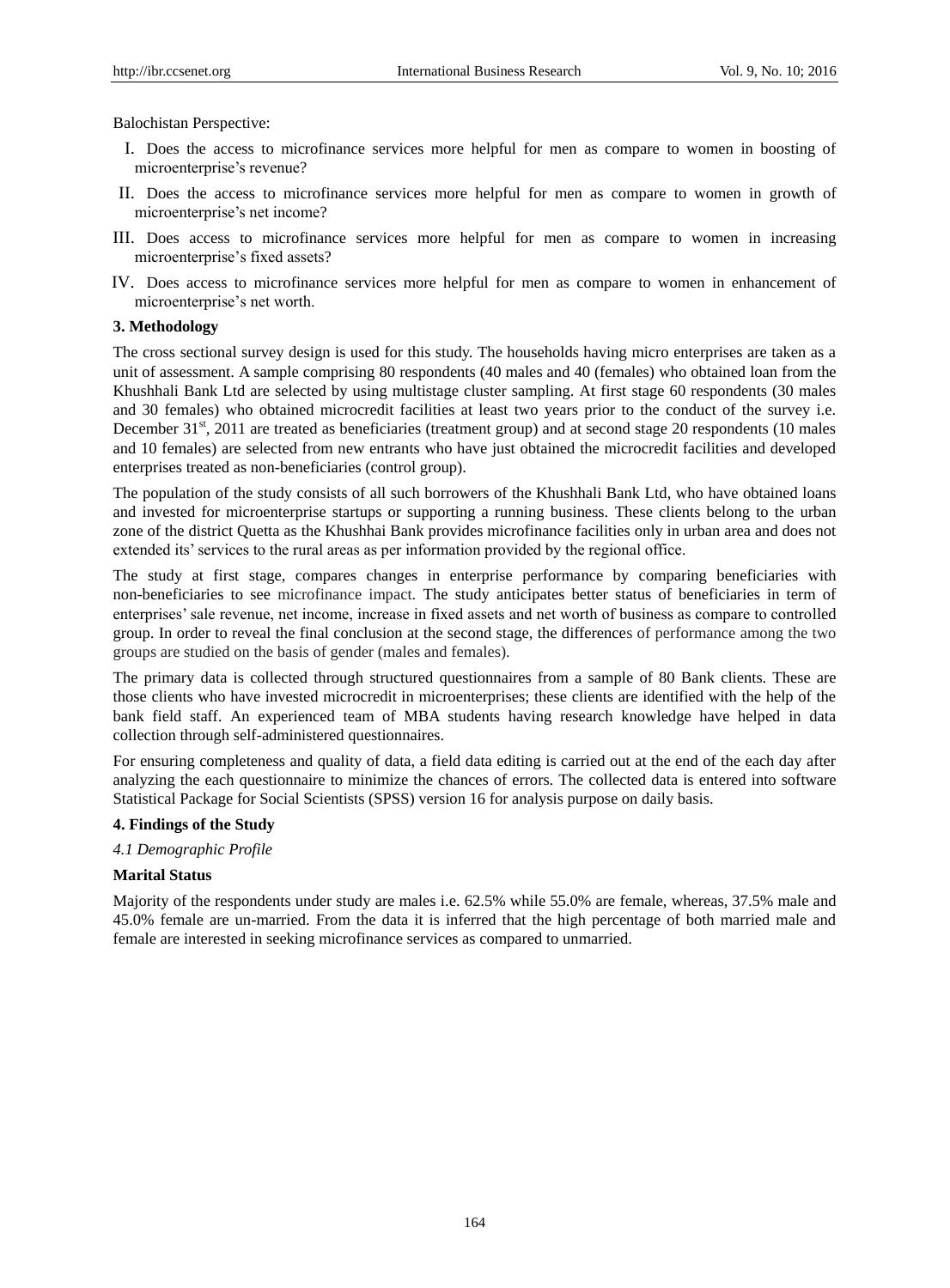## Table 1. Demographic Information of Respondents

| <b>Demographic Variables:</b> | Gender     |               |
|-------------------------------|------------|---------------|
|                               | Male       | <b>Female</b> |
|                               | $(n = 40)$ | $(n = 40)$    |
| <b>Marital Status</b>         |            |               |
| Married                       | 62.5 %     | 55.0 %        |
| Un-married                    | 37.5 %     | 45.0%         |
| <b>Level of Education:</b>    |            |               |
| Uneducated                    | 12.5 %     | 37.5 %        |
| Primary                       | 35.0%      | 30.0 %        |
| Middle                        | 17.5 %     | 10.0%         |
| Matric                        | 15.0 %     | 12.5 %        |
| Intermediate                  | 07.5%      | 10.0%         |
| Graduate                      | 07.5 %     | 00.0 %        |
| Master                        | 05.0%      | 00.0 %        |
| <b>Family Size:</b>           |            |               |
| Less than 2 members           | 00.0%      | 00.0%         |
| 3 to 5 members                | 25.0%      | 37.5 %        |
| More than 5 Members           | 75.0%      | 62.5 %        |
| <b>Income Level:</b>          |            |               |
| $Rs. 2000 - 4000$             | 05.0%      | 15.0 %        |
| $5000 - 7000$                 | 30.0 %     | 20.0 %        |
| $8000 - 10000$                | 27.5 %     | 35.0 %        |
| $11000 - 15000$               | 17.5 %     | 17.5 %        |
| $16000 - 20000$               | 10.0%      | 07.5 %        |
| $21000$ or more               | 10.0%      | 05.0%         |

#### **Level of Education**

The education level of respondents indicates (Table 1) that the high percentage (37.5%) of females as compare to males (12.5%) are un-educated and more than half (62.5%) of the females having primary to intermediate level of education., None of them have graduate or master level of education. Whereas, for the males, majority of the respondents (87.5 %) are educated and only 12.5% are uneducated. This status shows that females are lacking behind in the level of education in Balochistan province.

#### **Family Size**

Composition of family pattern revels that 75.0% males and 62.5% female belong to family having more than 5 household members, whereas, 25.0% male and 37.5% female have 3-5 household members. This means that majority of the male are bearing burden of larger family as compare to female. The main reason for the large number of married male involvement in business operations and seeking microfinance services is that they are the sole bread earner for their family.

## **Income Level**

Majority of the respondents 57.5% males and 55.0% females belong to Rs. 5,000-10,000 income brackets, while 27.5% male and 25.0% females belong to Rs. 11,000 – 20,000 income brackets. Some 15.0% females and 5.0% male, also, belong to very low income bracket i.e. Rs.  $2,000 - 4,000$ . Analyzing the different income levels reveals that majority of the respondents availing microfinance services belongs to very low income level.

## *4.2 Impact of Microfinance on Micro-enterprise Performance*

In this research study the micro-enterprise performance is judged by measuring microfinance impact on four variables i-e Average Annual Sale, Net Income, Fixed Assets and Enterprise Net Worth. Firstly, the changes in client's micro-enterprise's performance on the basis of beneficiaries versus non-beneficiaries are analyzed to check the microfinance impact. The study infers that beneficiaries business have shown better performance in term of micro-enterprise's sale revenue, net income, fixed assets and net worth as compared to that of non-beneficiaries. In order to reveal the gender impact, at the second stage, the enterprises' performance difference on the basis of male and female is analyzed.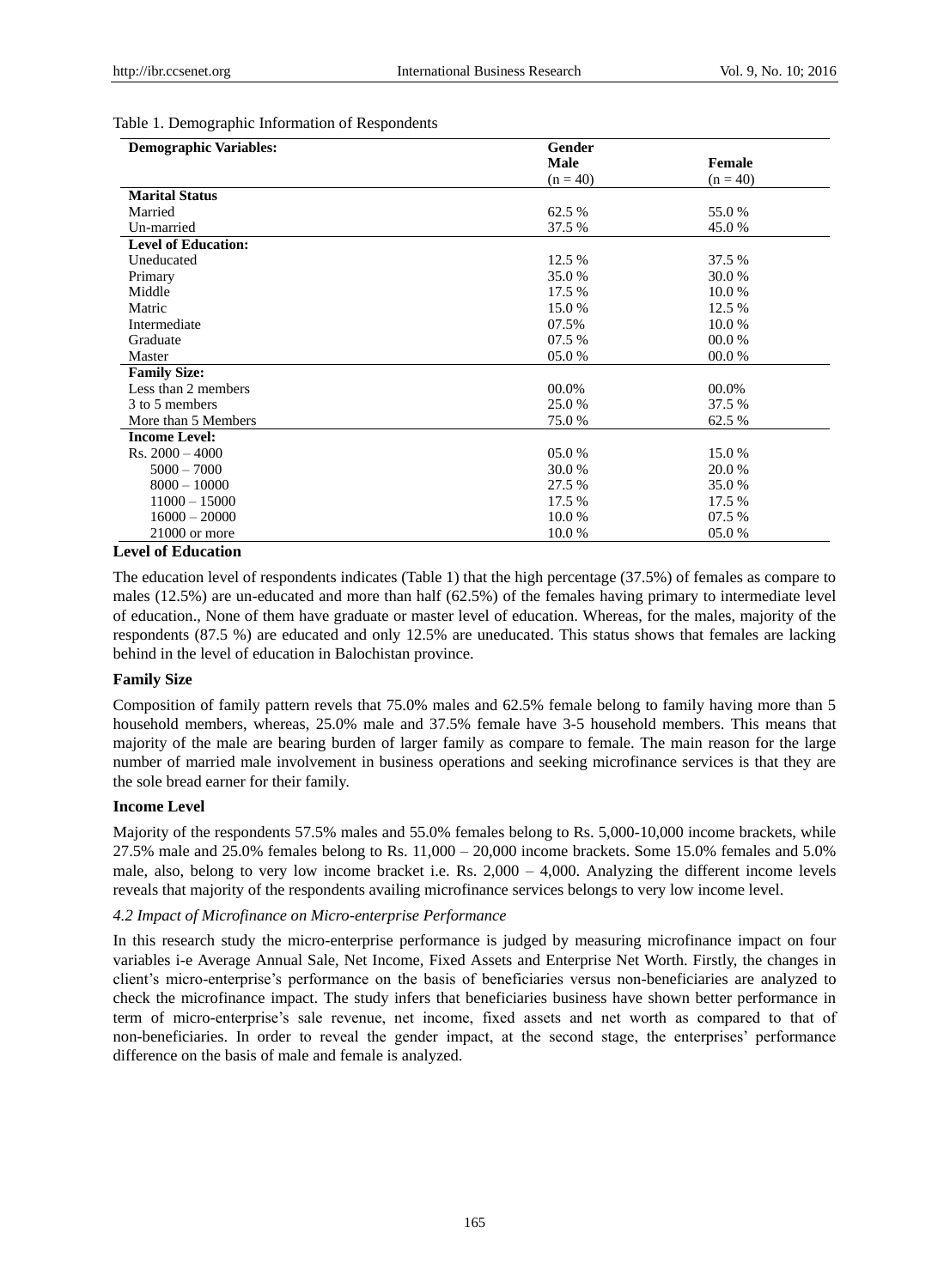| Gender      | <b>Average Annual Sales</b> |                          | <b>Mean Difference</b> |               |              |
|-------------|-----------------------------|--------------------------|------------------------|---------------|--------------|
|             | <b>Beneficiaries</b>        | <b>Non-Beneficiaries</b> | *Amount                | $\frac{0}{0}$ | t-test Value |
| <b>Male</b> | 1,91,193                    | 1,52,600                 | 38.583                 | 25.29         | 0.819        |
|             | $n=30$                      | $n=10$                   |                        |               | (0.418)      |
| Female      | 1.57.973                    | 1,39,000                 | 18.973                 | 13.64         | 0.458        |
|             | $n=30$                      | $n=10$                   |                        |               | (0.650)      |

Table 2. Impact of Microfinance on Average Annual Sale

\*All Amounts are in Pak. Rupees. Values in parenthesis represent significance level.

Table 2 indicates gender wise average annual sale by the business activities developed by clients of both groups (beneficiaries and non-beneficiaries). The results show that the average annual sale generated by male and female (beneficiaries) is higher than (non-beneficiaries) micro-entrepreneurs. The average annual sale of male beneficiaries is 25.29% higher than male non-beneficiaries and in case of female beneficiaries business it is 13.64% higher as compare to female non-beneficiaries. The means difference (t-value = 0.819) of average annual sales among male beneficiaries and non-beneficiaries is non-significant  $(P=0.418)$  and for female (t-value = 0.458) non-significant too  $(P=0.650)$ . So we may infers that the increase in average sale revenue generated by both male & female beneficiary's micro-entrepreneur shown a no-significant impact in term of increase in revenue as compare to male and female non-beneficiaries.

By comparing average annual sale on gender basis it is inferred that the male developed businesses have generated higher average revenue than female micro-entrepreneurs. It is clear from the data given in the Table 2 that male micro-entrepreneurs are able in generation of high average annual sale from their microenterprises, which is almost double as compare to their female counterparts.

| Gender      | <b>Average Annual Net Income</b> |                          | <b>Mean Difference</b> |               |              |
|-------------|----------------------------------|--------------------------|------------------------|---------------|--------------|
|             | <b>Beneficiaries</b>             | <b>Non-Beneficiaries</b> | Amount*                | $\frac{6}{6}$ | t-test Value |
| <b>Male</b> | 88,143                           | 43,880                   | 44.263                 | 100.87        | 2.222        |
|             | $n=30$                           | $n=10$                   |                        |               | (0.032)      |
| Female      | 86,200                           | 81,893                   | 4.307                  | 05.26         | 0.115        |
|             | $n=30$                           | $n=10$                   |                        |               | (0.288)      |

Table 3. Impact of Microfinance on Annual Net Income

\*All Amounts are in Pak. Rupees. Values in parenthesis represent significance level.

The Table 3 reveals information about average annual net income earned by business enterprises developed by clients after acquiring funds from the Khushhalli Bank and making investment in microenterprises. The average annual net income of male & female beneficiaries is higher than non-beneficiaries. The results show the microfinance has positive impact on the clients' business performance. The male beneficiaries are able to increase average annual net income by 100.8% as compared to male non-beneficiaries whereas female beneficiaries are successful in enhancing average annual net income by only 5.26% as compare to female non-beneficiaries.

The mean difference (t-value = 2.222) of average net income between male beneficiaries and non-beneficiaries is significant at 0.032 level of significance, whereas for female (t-value  $= 0.115$ ) is not significant at 0.288 level of significance. From statistical analysis we may infer that both male & female micro-entrepreneurs are able in controlling cost of business activities which results in enhancement of average net income.

By comparing the business performance on the basis of gender it is inferred that female micro-entrepreneur could not show better performance in generation of average annual net income as compare to male micro-entrepreneur. This enhancement in net income may create drastic improvement in male business performance as compare to female.

| Gender      |                      | <b>Annual Average Fixed Assets</b> |         | <b>Mean Difference</b> |              |
|-------------|----------------------|------------------------------------|---------|------------------------|--------------|
|             | <b>Beneficiaries</b> | <b>Non-Beneficiaries</b>           | Amount* | $\frac{0}{0}$          | t-test Value |
| <b>Male</b> | 50,700               | 9,400                              | 41300   | 439.61                 | 2.827        |
|             | $n=30$               | $n=10$                             |         |                        | (0.008)      |
| Female      | 20,200               | 18,933                             | 1267    | 6.69                   | 0.127        |
|             | $n=30$               | $n=10$                             |         |                        | (0.904)      |

Table 4. Impact of Microfinance on Fixed Assets

\*All Amounts are in Pak. Rupees. Values in parenthesis represent significance level.

The Table 4 shows overall enhancement in average fixed assets of both male and female (beneficiaries) as compare to male and female (non-beneficiaries) micro-entrepreneurs. The male and female beneficiaries are successful in enhancing fixed assets at the rate of 439.61% and 6.69% respectively as compare to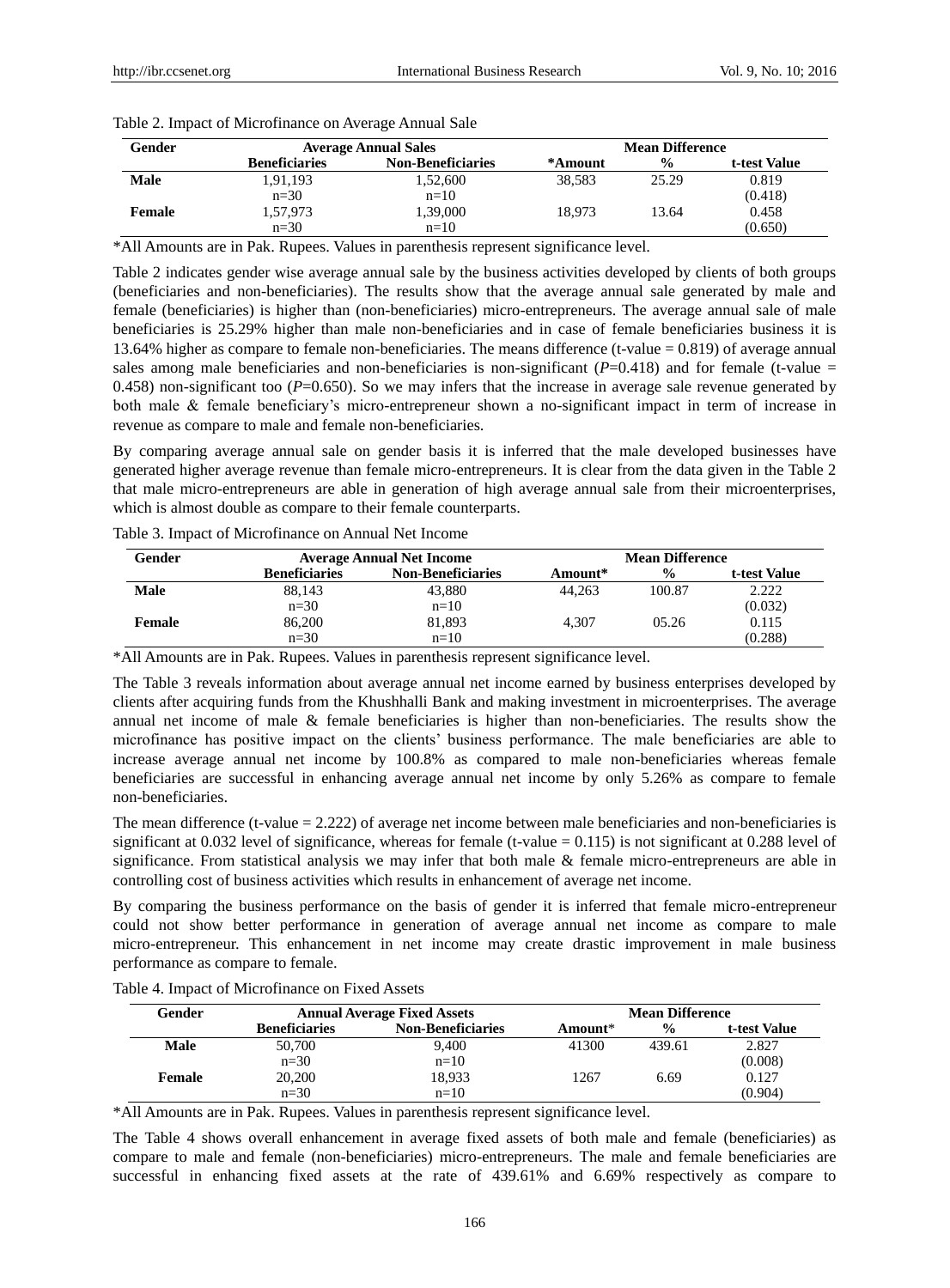non-beneficiaries. The t-test value (2.827) for means comparison for fixed assets of male beneficiaries and non-beneficiaries entrepreneurs show significant difference at 0.008 significance level, whereas the same is not significant for female. So, we may infer from these results that males are more successful in enhancement of fixed assets of business as compare to female micro-entrepreneur. The enhancement in the value of average fixed assets of male micro enterprises are creating more positive role as compare to female micro-enterprises.

|  | Table 5. Impact of Microfinance on Net Worth |  |
|--|----------------------------------------------|--|
|--|----------------------------------------------|--|

| Gender | <b>Annual Average Net Worth</b> |                          | <b>Mean Difference</b> |               |              |
|--------|---------------------------------|--------------------------|------------------------|---------------|--------------|
|        | <b>Beneficiaries</b>            | <b>Non-Beneficiaries</b> | Amount*                | $\frac{6}{9}$ | t-test Value |
| Male   | 54,900                          | 6,000                    | 48,900                 | 815           | 3.696        |
|        | $n=30$                          | $n=10$                   |                        |               | (0.001)      |
| Female | 18.817                          | 17.220                   | 1.597                  | 9.27          | 0.189        |
|        | $n=30$                          | $n=10$                   |                        |               | (0.851)      |

\*All Amounts are in Pak. Rupees. Values in parenthesis represent significance level.

The Table 5 indicates enhancement in average net worth of micro-entrepreneurs by both male and female beneficiaries as compare to male and female non-beneficiaries. Both male and female beneficiaries' microenterprises are successful in increasing average net worth at the rate of 815% and 9.27% respectively as compare to non-beneficiaries businesses. The mean difference (t-value  $= 3.696$ ) of average net worth between beneficiaries and non-beneficiaries for male is significant at 0.001 significance level, whereas for female (t-value  $= 0.189$ ) is not significant because of 0.851 level of significance. This shows that enhancement in the value of average net worth of male micro enterprises will create more positive impact on their business performance as compare to female micro-enterprises.

## **5. Discussion and Conclusion**

The present study examines impacts of microfinance facilities obtained by microenterprises from the Khushhalli Bank, Quetta, Pakistan. The results indicate that the beneficiaries are well in position to utilized microfinance to enhance businesses growth as compare to non-beneficiaries. It is also inferred that microfinance has positively impacted business performance of both male and female microenterprises. We can conclude that both male and female micro-entrepreneur are successful in showing positive performance of their micro-entrepreneur after acquiring microfinance facilities from microfinance bank. The present study has inferred same results in line with previous studies showing that male entrepreneur's businesses perform better as compare to female (Chowdhury., 2009). But the male micro entrepreneur are unable to show significant impact on average net sale and average net income whereas they are able to create significant impact on average fixed assets and average net worth of businesses. Whereas, women are unable to show significant on all four variables which is against of the results shown by Akram & Hussain (2011) at district Okara, Pakistan and Planet Finance study at Egypt (2008).

While comparing the microenterprises performances on gender basis, the male as compare to female micro-entrepreneurs have generated higher sale revenue, net profit. They are also able in enhancement of fixed assets and net worth of their enterprises. The female micro-entrepreneurs are unable to show better business performance as compare to male counterpart. The main reasons revealed in this study are; that the female's microenterprises have shown low business performance because majority of female clients are either uneducated or having low level of education as compare to male. Also, most of the female are married and belong to low income group. As female of Balochistan are responsible for taking care of family members along animal rearing which negatively affects business performance as compare to male micro-entrepreneurs.

Besides the above mentioned reasons female entrepreneurs get very less opportunity to flourish business activities because of being the part of such a culture which is mainly male dominated. The female micro-enterprises could not developed and grow business activities as compare to male due to lack of business skill and access to the wholesale market to purchase merchandise on comparative prices. Un-ability to get business outlets in a proper market is also hampering to generate proper sale revenue and due percentage of return on investment. Due to above mentioned reasons female entrepreneurs are not able to increase fixed assets and generate net worth from invested funds whereas male are able to show much better performance in growth and development of their business activities.

## **6. Recommendations**

I. The most of the female clients have initiated their business but could not run it more effectively due to lack of business related training and sufficient financial assistance. So it is recommended all MFIs